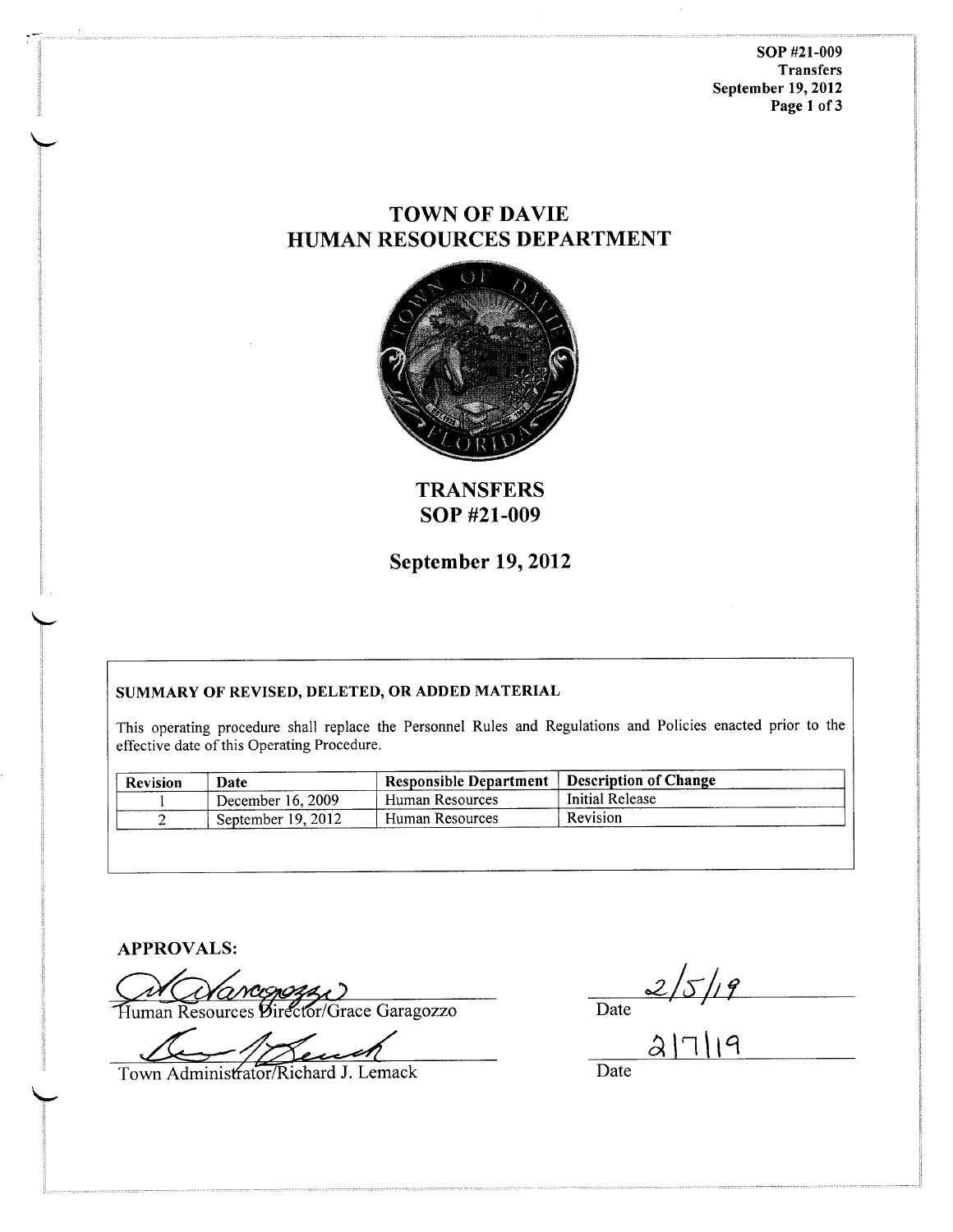## 1-1. POLICY.

It is the intent of the Town of Davie to provide for the transfer of employees from one job to another, either at their own request or as a result of a decision by management when it is mutually beneficial to the organization and the employee.

### l-2. SCOPE.

This operating procedure applies to all employees of the Town of Davie (Town) in the Regular Service (regardless of probationary or other status), as well as all Executive, Part-Time, and Seasonal employees.

#### 1-3. PROCEDURE.

- Management shall make every opportunity to ensure that every qualified employee has a.the opportunity to transfer and or compete for a promotional opportunity.
	- 1. It is the intent of the Town of Davie to provide for the transfer of employees from one position to another, either at their own request or as a result of a decision by management.
	- 2. Reasons for transfer may include, but shall not necessarily be limited to, fluctuations in department workloads, the more efficient utilization of personnel, increased career opportunities, personality conflicts, reasons of health, and personal situations.
	- 3. Temporary transfers may be made for periods of up to three months. They may be extended or made permanent when the reasons for the original transfer continue to be applicable.
	- 4. An employee's eligibility for transfer is determined by the requirements of the new job. In addition, an employee must have been performing in a satisfactory manner in his or her current job.
	- 5. Employees are considered as candidates for transfer in the following order:
		- (i) Eligible employees who are being considered for layoff due to a reduction in force in their present positions or due to the elimination of their jobs.
		- (ii) Eligible employees in the same department as the job opening; and
		- (iii)Eligible employees in other departments who have submitted requests in accordance with this Guideline to transfer to or to be considered for job openings in the particular department.